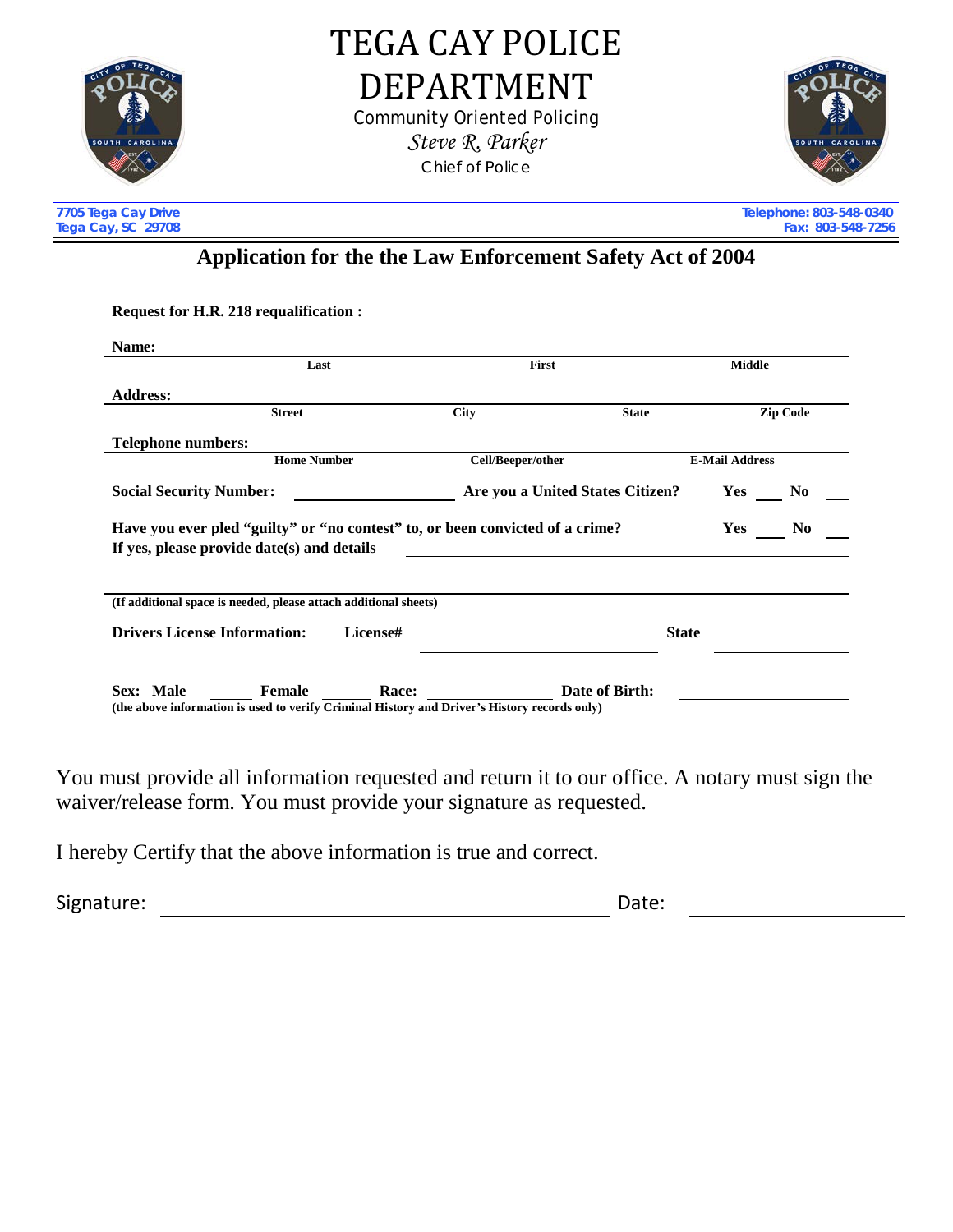## **Criminal History and Drivers License Check Waiver / Release**

**I, \_\_\_\_\_\_\_\_\_\_\_\_\_\_\_\_\_\_\_\_\_\_\_\_\_\_\_\_\_\_\_\_\_\_\_\_\_\_\_\_\_\_\_\_, authorize the Tega Cay Police Department to conduct a Criminal History Records Check and Drivers License Records Check For the purpose of qualifying for Retired Officer Concealed Carry of Firearms, Per H. R. 218; the Law Enforcement Safety Act of 2004 sec. 3.**

**I, further hereby, release the Tega Cay Police Department, Tega Cay, South Carolina and any of its agents or representatives and any persons so furnishing information from any liability for damages from the release of records, documents, and other information for the investigation made by the Tega Cay Police Department.**

| Signature                     | Date                                                                                                                                                                                                    |
|-------------------------------|---------------------------------------------------------------------------------------------------------------------------------------------------------------------------------------------------------|
| State of                      | County of                                                                                                                                                                                               |
| On this                       | Day of                                                                                                                                                                                                  |
| the said instrument are true. | Whose name signed to the foregoing instrument, personally appeared before me, acknowledge the<br>foregoing signature to be his/hers, and having been duly sworn by me, made that the statements made on |
|                               | <b>My commission expires:</b>                                                                                                                                                                           |

**Signature of Notary**